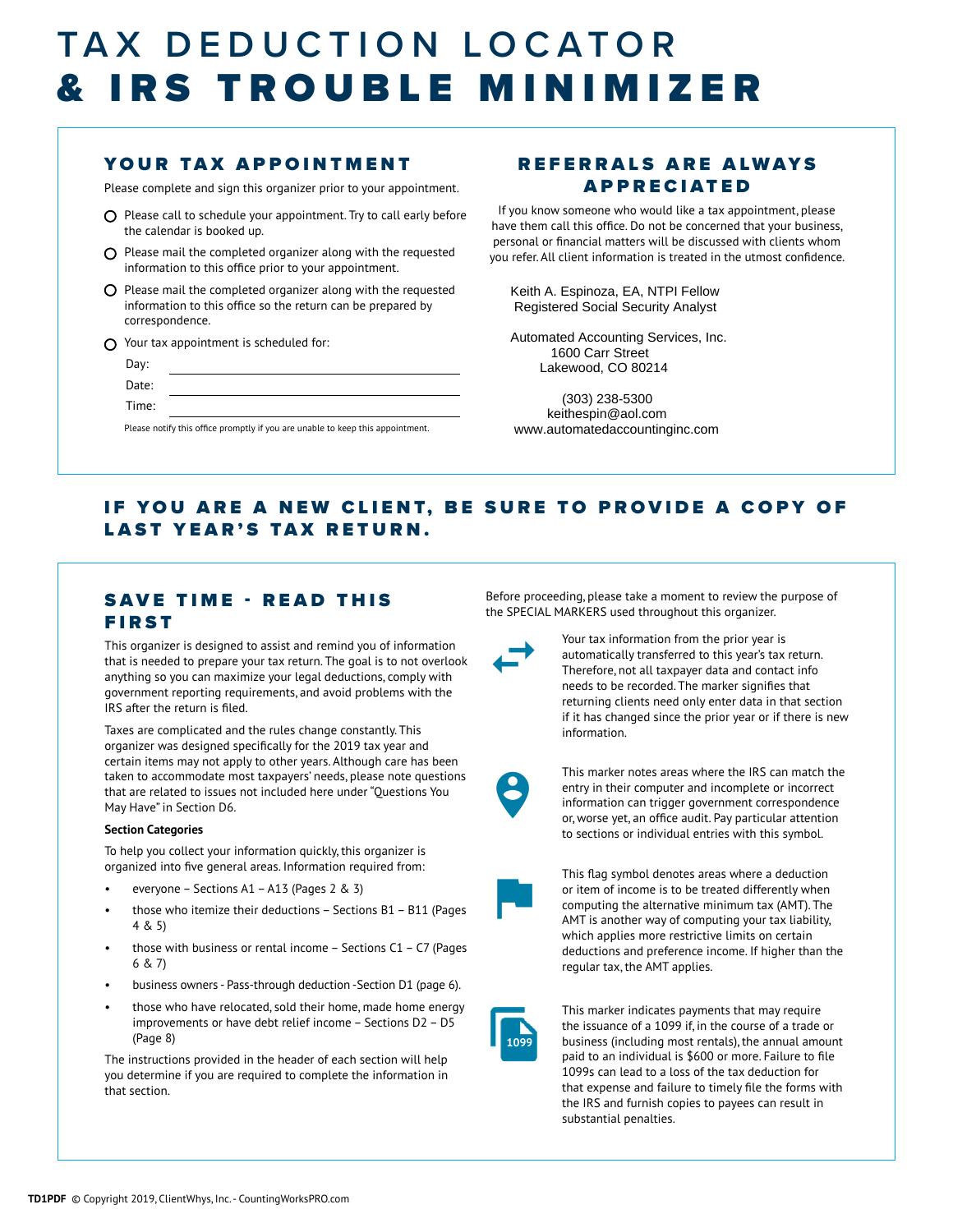# - TAXPAYER INFORMATION

The information on this page is required for every taxpayer. Please review each section on this page and report items that are applicable to you, your spouse or dependents.



| А1                                                | - TAXPAYER INFORMATION                                                      |                      | A6 - IN         |
|---------------------------------------------------|-----------------------------------------------------------------------------|----------------------|-----------------|
|                                                   | Returning clients: enter first and last name of filer and any changes only. |                      | $W-2$ Wages - I |
| Θ<br><b>Filer Name</b>                            |                                                                             |                      | Partnership, Ti |
| (Must Match SS Admin)                             |                                                                             |                      | Were you the    |
| Social Security No.<br>Θ                          | <b>Birth Date</b>                                                           |                      | executor or tru |
| (or IRS Issued IP-PIN)                            |                                                                             |                      | State Tax Refu  |
| Occupation                                        | Driver License                                                              |                      | Social Security |
|                                                   |                                                                             |                      | Pension Incon   |
| Contact Phone                                     | $\bigcirc$ Day                                                              | O Evening            | Alimony Recei   |
| <b>Email Address</b>                              |                                                                             | $\Box$ Legally Blind | Alimony Paid    |
| <b>Spouse Name</b>                                |                                                                             |                      | Paid to:        |
| (Must Match SS Admin)                             |                                                                             |                      | Tips (not inclu |
| Θ<br>Social Security No<br>(or IRS Issued IP-PIN) | <b>Birth Date</b>                                                           |                      | Unemploymer     |
|                                                   |                                                                             |                      | Gambling Win    |
| Θ<br>Occupation                                   | Driver License                                                              |                      |                 |
| Contact Phone                                     | $O$ Day                                                                     | O Evening            | - I F<br>A7     |
| <b>Email Address</b>                              |                                                                             | $\Box$ Legally Blind | Retirement pl   |
|                                                   |                                                                             |                      |                 |

|        | A2 - ADDRESS<br>Returning clients can skip this section except for changes. |             |     |  |
|--------|-----------------------------------------------------------------------------|-------------|-----|--|
| Street |                                                                             | Apt/Unit No |     |  |
| City   |                                                                             | State       | Zip |  |
|        | Home Phone Number (if different from above)                                 |             |     |  |

#### A3 - STATUS CHANGES FOR 2019 Check any that apply and enter the effective date.

| Married   |  | Moved              |  |
|-----------|--|--------------------|--|
| Separated |  | Home Sold          |  |
| Divorced  |  | Spouse Deceased    |  |
| Retired   |  | Dependent Deceased |  |

### A4 - ESTIMATED TAXES PAID

This office cannot assume that all estimated taxes were paid as originally scheduled or on time. Therefore, please enter the amounts and dates of payment or provide proof of payments. Incorrect amounts will result in IRS or state correspondence after the return is filed.  $\boldsymbol{\theta}$ 

| <b>Payment &amp; Due Date</b>   | Date Paid | Federal | State |
|---------------------------------|-----------|---------|-------|
| Applied from Last Year's Refund |           |         |       |
| First Quarter (April 15, 2019)  |           |         |       |
| Second Quarter (June 17, 2019)  |           |         |       |
| Third Ouarter (Sept. 16, 2019)  |           |         |       |
| Fourth Quarter (Jan. 15, 2020)  |           |         |       |

#### A5 - REFUND DIRECT DEPOSIT Complete this section to have your refund automatically deposited into your bank account. Doing so will speed up the refund and eliminate the danger of a check being lost or

stolen. Direct deposit can be allocated to up to 3 separate accounts. Entries for only one account are provided below. If you wish to make multiple deposits, please provide the additional account information and how you wish to allocate the refund.

| <b>Bank Name</b>                       |                                                                                     |           |             |   |  |  |  |  |
|----------------------------------------|-------------------------------------------------------------------------------------|-----------|-------------|---|--|--|--|--|
| Bank Routing Number (Exactly 9 Digits) |                                                                                     |           |             |   |  |  |  |  |
|                                        | Account Number (include hyphens - omit spaces & special characters - 17 digits max) |           |             |   |  |  |  |  |
| Account Type                           | O Checking                                                                          | O Savings | Allocation: | % |  |  |  |  |

|          |                                                                                                                              | A6 - INCOME & ADJUSTMENTS O                                                                                                                                                                                                                                                       | You           | Spouse                |
|----------|------------------------------------------------------------------------------------------------------------------------------|-----------------------------------------------------------------------------------------------------------------------------------------------------------------------------------------------------------------------------------------------------------------------------------|---------------|-----------------------|
|          |                                                                                                                              | W-2 Wages – Please provide W-2 Forms (retain copy "C" for your records)                                                                                                                                                                                                           |               |                       |
|          |                                                                                                                              | <b>Partnership, Trust or S-Corporation K-1s</b> (provide complete K-1 copies)                                                                                                                                                                                                     |               |                       |
|          | Were you the beneficiary of an inheritance? If so, please verify with<br>executor or trustee if you will be receiving a K-1. |                                                                                                                                                                                                                                                                                   | $\Box$ Yes    | $\Box$ Yes            |
|          | State Tax Refund (provide 1099-G)                                                                                            |                                                                                                                                                                                                                                                                                   |               |                       |
|          | Social Security or RR (provide SSA-1099 or RRB-1099)                                                                         |                                                                                                                                                                                                                                                                                   |               |                       |
|          | Pension Income (provide all 1099-Rs)                                                                                         |                                                                                                                                                                                                                                                                                   |               |                       |
|          | Alimony Received (IRS matches with alimony paid)                                                                             |                                                                                                                                                                                                                                                                                   |               |                       |
|          | Alimony Paid (provide name and SSN below)                                                                                    |                                                                                                                                                                                                                                                                                   |               |                       |
| Paid to: | Tips (not included in W-2s)                                                                                                  | SSN:                                                                                                                                                                                                                                                                              |               |                       |
|          | Unemployment Compensation (provide 1099-G)                                                                                   |                                                                                                                                                                                                                                                                                   |               |                       |
|          | Gambling Winnings (provide W-2Gs)                                                                                            |                                                                                                                                                                                                                                                                                   |               |                       |
| A7 -     | <b>IRA &amp; SE PLANS</b>                                                                                                    |                                                                                                                                                                                                                                                                                   | θ<br>You      | Spouse                |
|          | Retirement plan with your employer?                                                                                          |                                                                                                                                                                                                                                                                                   | $\exists$ Yes | $\Box$ Yes            |
| 2019?    |                                                                                                                              | Did you or your spouse convert a traditional IRA into a Roth IRA during                                                                                                                                                                                                           | <b>Yes</b>    | Nes                   |
|          |                                                                                                                              | Traditional IRA, Keogh & SEP Plans                                                                                                                                                                                                                                                |               |                       |
|          | Contributions                                                                                                                |                                                                                                                                                                                                                                                                                   |               |                       |
|          | Withdrawals $(1099-R)^{(1)}$                                                                                                 |                                                                                                                                                                                                                                                                                   |               |                       |
|          | Rollovers <sup>(2)(3)</sup>                                                                                                  |                                                                                                                                                                                                                                                                                   |               |                       |
|          | Basis (Total of your prior year non-deductible contributions)                                                                | <b>Roth IRA</b>                                                                                                                                                                                                                                                                   |               |                       |
|          | Contributions                                                                                                                |                                                                                                                                                                                                                                                                                   |               |                       |
|          | Withdrawals $(1099-R)^{(1)}$                                                                                                 |                                                                                                                                                                                                                                                                                   |               |                       |
|          | Rollovers <sup>(2)(3)</sup>                                                                                                  |                                                                                                                                                                                                                                                                                   |               |                       |
|          |                                                                                                                              | (1) Show reason if under age 59-1/2 (2) Must be reported even if not taxable unless directly "transferred"                                                                                                                                                                        |               |                       |
|          | (3) Rollovers from Traditional to a Roth IRA may be taxable.                                                                 |                                                                                                                                                                                                                                                                                   |               |                       |
|          |                                                                                                                              | <b>A8 - SPECIAL QUESTIONS &amp; INFO</b>                                                                                                                                                                                                                                          |               |                       |
|          | Coverdell Education Account <b>Contribution</b>                                                                              |                                                                                                                                                                                                                                                                                   |               |                       |
|          | Coverdell Education Account Distribution (provide 1099-Q)                                                                    |                                                                                                                                                                                                                                                                                   |               |                       |
|          | Qualified Tuition Plan (Sec. 529) Distribution (provide 1099-Q)                                                              |                                                                                                                                                                                                                                                                                   |               |                       |
|          | Student Loan Interest paid (provide 1098-E)                                                                                  |                                                                                                                                                                                                                                                                                   |               |                       |
|          | HSA Distributions (provide 1099-SA)                                                                                          |                                                                                                                                                                                                                                                                                   |               |                       |
|          | Adoption Expenses                                                                                                            |                                                                                                                                                                                                                                                                                   |               | Special needs child [ |
|          |                                                                                                                              | CAUTION - Review the following questions carefully. There are severe penalties associated with failing<br>to report an interest in or signature authority over a foreign bank account. Please call our attention to any<br>dealings related to foreign accounts and inheritances. |               |                       |
|          | <b>CHECK ALL THAT APPLY.</b>                                                                                                 |                                                                                                                                                                                                                                                                                   |               |                       |
|          |                                                                                                                              | You or your spouse have signature authority or are named as a co-owner on a bank<br>account in a foreign country even if the funds are not yours.                                                                                                                                 |               |                       |
|          |                                                                                                                              | You received an inheritance from someone in a foreign country.                                                                                                                                                                                                                    |               |                       |
|          |                                                                                                                              | You or your spouse have a foreign bank account (over \$10,000 at any time in 2019)                                                                                                                                                                                                |               |                       |
|          | foreign trust                                                                                                                | You or your spouse received a distribution from, or were the grantor, or transferor to, a                                                                                                                                                                                         |               |                       |
|          |                                                                                                                              | At any time during the year you or your spouse held an interest in a foreign financial asset                                                                                                                                                                                      |               |                       |
|          | You had virtual currency transactions during the year                                                                        |                                                                                                                                                                                                                                                                                   |               |                       |
|          |                                                                                                                              | You invested in a Qualified Opportunity Fund during the year                                                                                                                                                                                                                      |               |                       |
|          | You have been denied Earned Income Credit by the IRS                                                                         |                                                                                                                                                                                                                                                                                   |               |                       |
|          |                                                                                                                              | You've been re-certified for the Earned Income, Child Tax, or American Opportunity Credit                                                                                                                                                                                         |               |                       |
|          |                                                                                                                              | You bought, sold, or gifted real estate in 2019. If you have, please call in advance.<br>You made a gift of money or property to any individual in excess of \$15,000 (\$30,000                                                                                                   |               |                       |
|          | for joint gifts by a married couple)                                                                                         |                                                                                                                                                                                                                                                                                   |               |                       |
|          | You employ household workers                                                                                                 | You sold jewelry, gold, coins, or other precious metals during the year                                                                                                                                                                                                           |               |                       |
|          |                                                                                                                              |                                                                                                                                                                                                                                                                                   |               |                       |

Filer **Spouse** You wish to contribute to the Presidential campaign fund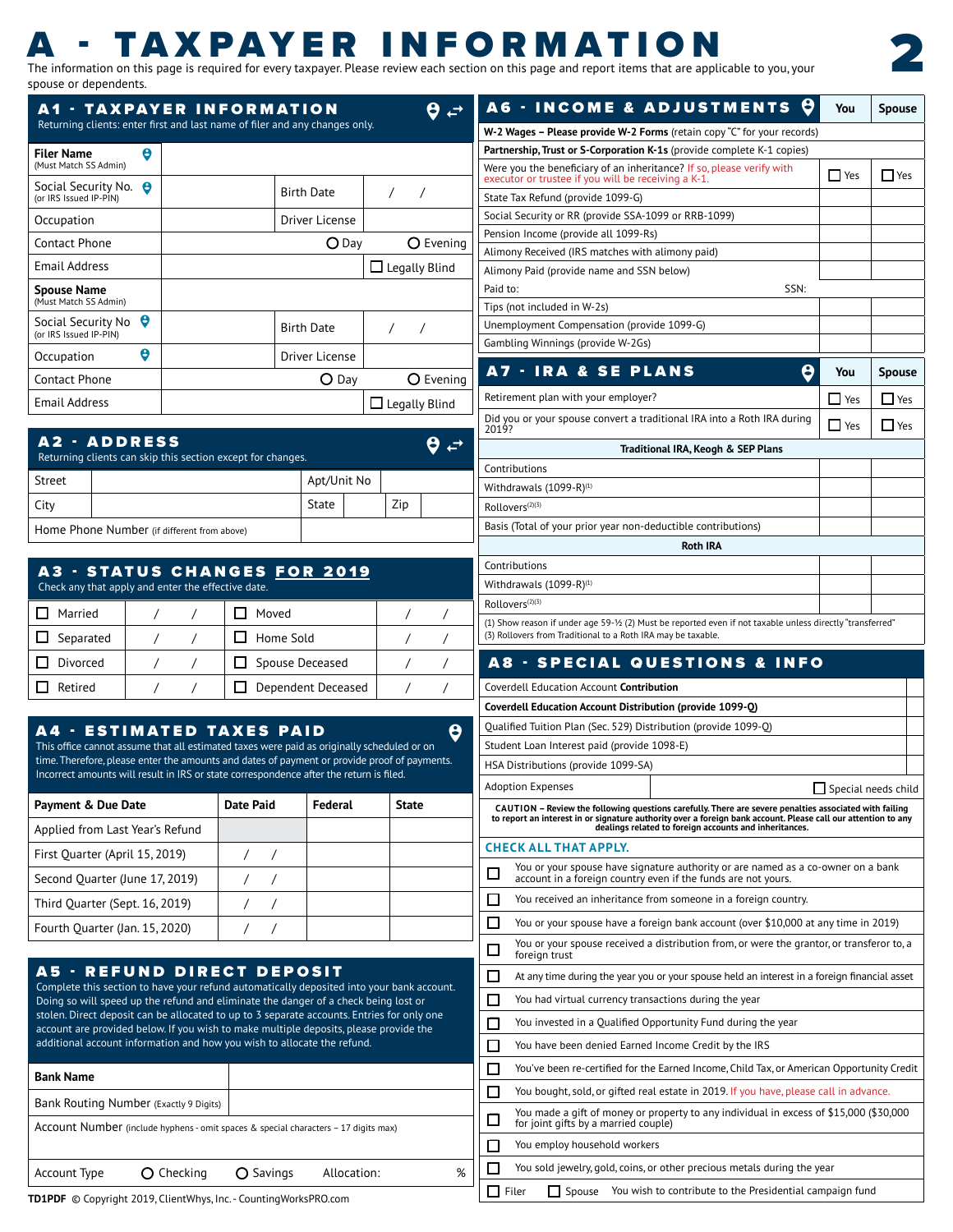# **A - TAXPAYER INFORMATION**<br>The information on this page is required for every taxpayer. Please review each section on this page and report items that are applicable to you, your

spouse or dependents.

3

| <b>A9 - DEPENDENTS</b><br>Returning clients need only enter first names and any changes. Enter all the information for new dependents.                                                                                                                                                                                                                                |                                                                                                                   |                                   |                                                                                         |                                                                                                             |                      |                  |                                                                                 |                                           |                                   |                                 |                                               |                                   | $\boldsymbol{\theta}$                                             |  |  |
|-----------------------------------------------------------------------------------------------------------------------------------------------------------------------------------------------------------------------------------------------------------------------------------------------------------------------------------------------------------------------|-------------------------------------------------------------------------------------------------------------------|-----------------------------------|-----------------------------------------------------------------------------------------|-------------------------------------------------------------------------------------------------------------|----------------------|------------------|---------------------------------------------------------------------------------|-------------------------------------------|-----------------------------------|---------------------------------|-----------------------------------------------|-----------------------------------|-------------------------------------------------------------------|--|--|
|                                                                                                                                                                                                                                                                                                                                                                       |                                                                                                                   |                                   |                                                                                         | S, D, F, M, G,                                                                                              |                      |                  | <b>Months in Home</b>                                                           |                                           |                                   |                                 |                                               | If over the age of 18             |                                                                   |  |  |
| <b>First Name</b>                                                                                                                                                                                                                                                                                                                                                     | <b>Last Name</b><br>(If Different)                                                                                |                                   | Social Security Number 9<br>(or IRS Issued IP-PIN) (Mandatory)                          | Other or HOH*                                                                                               |                      |                  | (Your Home)                                                                     |                                           | <b>Birth Date</b>                 |                                 | Income                                        |                                   | <b>Student</b>                                                    |  |  |
|                                                                                                                                                                                                                                                                                                                                                                       |                                                                                                                   |                                   |                                                                                         |                                                                                                             |                      |                  |                                                                                 |                                           | $\prime$                          |                                 |                                               |                                   | $\Box$ Yes                                                        |  |  |
|                                                                                                                                                                                                                                                                                                                                                                       |                                                                                                                   |                                   |                                                                                         |                                                                                                             |                      |                  |                                                                                 |                                           | $\prime$<br>$\prime$              |                                 |                                               |                                   | $\Box$ Yes                                                        |  |  |
|                                                                                                                                                                                                                                                                                                                                                                       |                                                                                                                   |                                   |                                                                                         |                                                                                                             |                      |                  |                                                                                 |                                           |                                   |                                 |                                               |                                   | $\Box$ Yes                                                        |  |  |
| * Enter S-Son, D-Daughter, F-Father, M-Mother, G-Grandchild, or enter other relationship. Enter HOH for non-dependent Head of Household qualifiers.                                                                                                                                                                                                                   |                                                                                                                   |                                   |                                                                                         |                                                                                                             |                      |                  |                                                                                 |                                           |                                   |                                 |                                               |                                   |                                                                   |  |  |
| <b>A10 · INTEREST INCOME</b><br>IRS matches payer and amount. Always use the payer name listed on 1099 even if not the original source.                                                                                                                                                                                                                               |                                                                                                                   |                                   |                                                                                         |                                                                                                             |                      |                  |                                                                                 |                                           |                                   |                                 |                                               |                                   | Caution: All interest must be reported even if tax-free! $\Theta$ |  |  |
|                                                                                                                                                                                                                                                                                                                                                                       | Name of Payer<br>Please provide all forms 1099INT and 1099OID<br>(Entries are not needed when 1099s are provided) |                                   | <b>Banks, Credit Union,</b><br>Corp Bonds, Seller<br><b>Financed Mortgages,</b><br>etc. |                                                                                                             |                      | (State Tax-Free) | <b>Direct U.S. Obligations</b><br>Saving Bonds, T-Bills, etc.                   |                                           | <b>Home State Municipal Bonds</b> | (Generally Tax-Free)            |                                               |                                   | <b>Other State</b><br>(Federal Tax-Free)                          |  |  |
|                                                                                                                                                                                                                                                                                                                                                                       |                                                                                                                   |                                   |                                                                                         |                                                                                                             |                      |                  |                                                                                 |                                           |                                   |                                 |                                               |                                   |                                                                   |  |  |
|                                                                                                                                                                                                                                                                                                                                                                       |                                                                                                                   |                                   |                                                                                         |                                                                                                             |                      |                  |                                                                                 |                                           |                                   |                                 |                                               |                                   |                                                                   |  |  |
|                                                                                                                                                                                                                                                                                                                                                                       |                                                                                                                   |                                   |                                                                                         |                                                                                                             |                      |                  |                                                                                 |                                           |                                   |                                 |                                               |                                   |                                                                   |  |  |
|                                                                                                                                                                                                                                                                                                                                                                       |                                                                                                                   |                                   |                                                                                         | <b>Seller Financed Mortgages</b>                                                                            |                      |                  |                                                                                 |                                           |                                   |                                 |                                               |                                   |                                                                   |  |  |
| Payer Name:                                                                                                                                                                                                                                                                                                                                                           |                                                                                                                   | SSN:                              |                                                                                         |                                                                                                             | Address:             |                  | Note: Seller financed mortgages require the name, SSN and address of the payer. |                                           |                                   |                                 |                                               |                                   |                                                                   |  |  |
| Forfeited Interest (early withdrawal<br>penalty)                                                                                                                                                                                                                                                                                                                      |                                                                                                                   |                                   |                                                                                         |                                                                                                             | Dividends            |                  | Federal Tax Witholding on Interest &                                            |                                           |                                   |                                 |                                               |                                   |                                                                   |  |  |
| <b>A11 - DIVIDEND INCOME</b>                                                                                                                                                                                                                                                                                                                                          |                                                                                                                   |                                   |                                                                                         |                                                                                                             |                      |                  |                                                                                 |                                           |                                   |                                 |                                               |                                   | $\boldsymbol{\Theta}$                                             |  |  |
| IRS matches payer and amount. Always use payer name listed on 1099 even if not the original source. Some institutions use substitute 1099s and caution must be used in separating<br>the various types of dividends. Please bring broker statements.                                                                                                                  |                                                                                                                   |                                   |                                                                                         |                                                                                                             |                      |                  |                                                                                 |                                           |                                   |                                 |                                               |                                   |                                                                   |  |  |
|                                                                                                                                                                                                                                                                                                                                                                       | Name of Payer<br>Please provide all forms 1099DIV<br>(Entries are not needed when 1099s are provided)             | Foreign<br><b>Taxes Paid</b>      | Ordinary<br><b>Dividends</b>                                                            | Qualified<br>Dividends <sup>(1)</sup>                                                                       | Capital Gains        |                  | 199A<br><b>Dividends</b>                                                        | Source U.S.<br>Obligations <sup>(2)</sup> |                                   | <b>Taxable to</b><br>State Only |                                               | Non-Taxable<br>State &<br>Federal |                                                                   |  |  |
|                                                                                                                                                                                                                                                                                                                                                                       |                                                                                                                   |                                   |                                                                                         |                                                                                                             |                      |                  |                                                                                 |                                           |                                   |                                 |                                               |                                   |                                                                   |  |  |
|                                                                                                                                                                                                                                                                                                                                                                       |                                                                                                                   |                                   |                                                                                         |                                                                                                             |                      |                  |                                                                                 |                                           |                                   |                                 |                                               |                                   |                                                                   |  |  |
|                                                                                                                                                                                                                                                                                                                                                                       |                                                                                                                   |                                   |                                                                                         |                                                                                                             |                      |                  |                                                                                 |                                           |                                   |                                 |                                               |                                   |                                                                   |  |  |
| (1) Qualified dividends receive special tax treatment and are included in the "Ordinary Dividends" total. (2) Includes income from savings bonds, T-Bills, etc., which are state tax-free.                                                                                                                                                                            |                                                                                                                   |                                   |                                                                                         |                                                                                                             |                      |                  |                                                                                 |                                           |                                   |                                 |                                               |                                   |                                                                   |  |  |
| A12 · INVESTMENT SALES<br>IRS matches gross proceeds from sales using the 1099-B. All transactions must be reported even if there is no profit. If broker provides a summary of transactions, bring it and skip<br>this section. For home sales, see Section D2.                                                                                                      |                                                                                                                   |                                   |                                                                                         |                                                                                                             |                      |                  |                                                                                 |                                           |                                   |                                 |                                               |                                   | $\boldsymbol{\theta}$                                             |  |  |
| (Please provide all forms 1099-B and any gain/loss statements provided by broker)                                                                                                                                                                                                                                                                                     | <b>Description</b>                                                                                                |                                   | Inherited?                                                                              |                                                                                                             | <b>Date Acquired</b> |                  | <b>Date Sold</b>                                                                |                                           | <b>Selling Price</b>              |                                 | <b>Cost or Other Basis</b>                    |                                   | <b>Profit</b><br>(Memo Only)                                      |  |  |
|                                                                                                                                                                                                                                                                                                                                                                       |                                                                                                                   |                                   | $\Box$ Yes                                                                              | $\prime$                                                                                                    | $\sqrt{2}$           |                  | $\sqrt{2}$<br>$\prime$                                                          |                                           |                                   |                                 |                                               |                                   |                                                                   |  |  |
|                                                                                                                                                                                                                                                                                                                                                                       |                                                                                                                   |                                   | $\Box$ Yes                                                                              | $\prime$                                                                                                    | $\sqrt{2}$           |                  | $\sqrt{2}$                                                                      |                                           |                                   |                                 |                                               |                                   |                                                                   |  |  |
|                                                                                                                                                                                                                                                                                                                                                                       |                                                                                                                   |                                   | $\Box$ Yes                                                                              | $\prime$                                                                                                    | $\sqrt{2}$           |                  | $\prime$                                                                        |                                           |                                   |                                 |                                               |                                   |                                                                   |  |  |
| (1) The basis from which gain is determined may not be the original cost and must account for stock splits, reverse splits, mergers, reinvested dividends, wash sales, etc.                                                                                                                                                                                           |                                                                                                                   |                                   |                                                                                         |                                                                                                             |                      |                  |                                                                                 |                                           |                                   |                                 |                                               |                                   |                                                                   |  |  |
| A13 - CHILD OR DEPENDENT CARE EXPENSES<br>Care must enable you to work (or search for work) or attend school FULL-TIME. Care must be for a child under age 13 or an individual who is physically or mentally incapable of self<br>care. If you are a student, also see section C4. IRS matches employer provided care benefits and income reporting of care provider. |                                                                                                                   |                                   |                                                                                         |                                                                                                             |                      |                  |                                                                                 |                                           |                                   |                                 |                                               |                                   | $\boldsymbol{\Theta}$                                             |  |  |
|                                                                                                                                                                                                                                                                                                                                                                       | $\Box$ Employer provides dependent care services $\bigtriangledown$                                               |                                   |                                                                                         |                                                                                                             |                      |                  |                                                                                 |                                           |                                   |                                 | Payments MUST BE Allocated by Child/Dependent |                                   |                                                                   |  |  |
| Paid To                                                                                                                                                                                                                                                                                                                                                               |                                                                                                                   | <b>Address &amp; Phone Number</b> |                                                                                         | Provider's SSN or Employer ID #<br>MANDATORY unless it is an exempt<br>organization (EO). If EO, check box. |                      |                  | <b>Child/Depnd.'s Name:</b>                                                     |                                           | <b>Child/Depnd.'s Name:</b>       |                                 |                                               | <b>Child/Depnd.'s Name:</b>       |                                                                   |  |  |
|                                                                                                                                                                                                                                                                                                                                                                       |                                                                                                                   |                                   |                                                                                         |                                                                                                             |                      | □                |                                                                                 |                                           |                                   |                                 |                                               |                                   |                                                                   |  |  |
|                                                                                                                                                                                                                                                                                                                                                                       |                                                                                                                   |                                   |                                                                                         |                                                                                                             |                      | □                |                                                                                 |                                           |                                   |                                 |                                               |                                   |                                                                   |  |  |
|                                                                                                                                                                                                                                                                                                                                                                       |                                                                                                                   |                                   |                                                                                         |                                                                                                             |                      | $\Box$           |                                                                                 |                                           |                                   |                                 |                                               |                                   |                                                                   |  |  |
| <b>TD1PDF</b> © Copyright 2019. ClientWhys. Inc. - CountingWorksPRO.com                                                                                                                                                                                                                                                                                               |                                                                                                                   |                                   |                                                                                         |                                                                                                             |                      |                  |                                                                                 |                                           |                                   |                                 |                                               |                                   |                                                                   |  |  |

opyright 2019, ClientWhys, Inc. - Counting\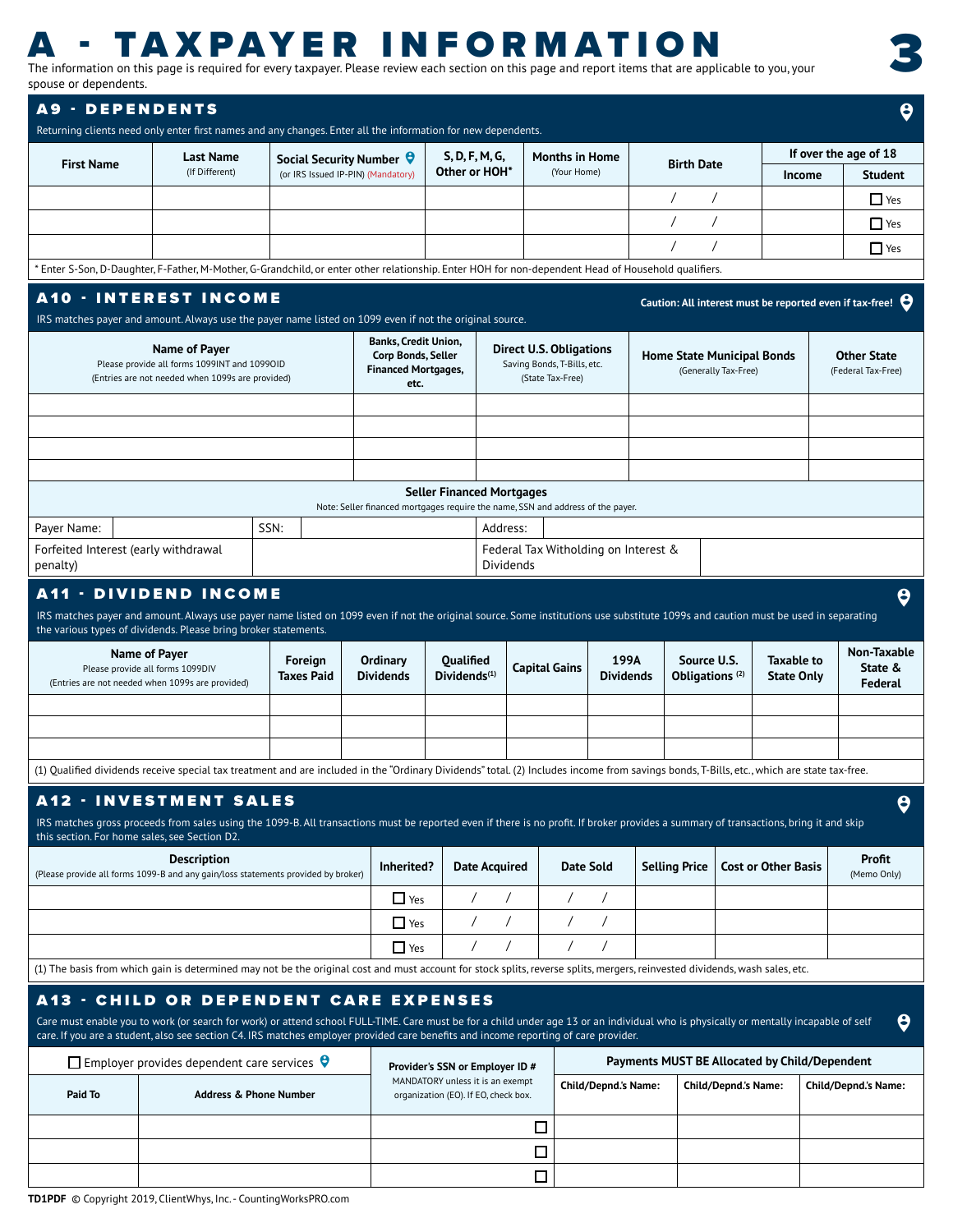# B - ITEMIZED DEDUCTIONS

Taxpayers may choose between itemized or standard deductions. This page and the adjoining page are for recording your expenses, which are needed when itemizing your deductions. If you are certain that you cannot itemize your deductions for either federal or state, you can skip this page and the next one **except for B10.** 

4

**CAUTION: If you are married and filing separately and either you or your spouse itemize your deductions, then the other spouse must also itemize their deductions. The law does not allow one to itemize and the other to take the standard deduction.** 

**If filing married separate and your spouse is itemizing deductions.**

| <b>B1 - MEDICAL EXPENSES</b>                                                                                                                                                          | Æ     | <b>B3 - TAXES PAID</b>                                                                                                                                                                                                                                                                                                                                                       |                                                                                                                                                            |                  |                        |                         |                      |  |
|---------------------------------------------------------------------------------------------------------------------------------------------------------------------------------------|-------|------------------------------------------------------------------------------------------------------------------------------------------------------------------------------------------------------------------------------------------------------------------------------------------------------------------------------------------------------------------------------|------------------------------------------------------------------------------------------------------------------------------------------------------------|------------------|------------------------|-------------------------|----------------------|--|
| Although for Federal purposes medical expenses for 2019 are only deductible to the<br>extent they exceed 10% of your adjusted gross income (AGI) for the year, some states,           |       | Do not list any taxes associated with a business or rental activity. Taxes are not<br>deductible for AMT purposes.                                                                                                                                                                                                                                                           |                                                                                                                                                            |                  |                        |                         |                      |  |
| such as Arizona & California, have no or a different limitation. If your state has a lower<br>or no limitation be sure to list your medical expenses. Do NOT list expenses reimbursed |       | Real Estate - Primary Residence                                                                                                                                                                                                                                                                                                                                              |                                                                                                                                                            |                  |                        | Do not                  |                      |  |
| by insurance or expenses and premiums paid with pre-tax funds or HSA distributions.                                                                                                   |       | Real Estate - 2nd Home                                                                                                                                                                                                                                                                                                                                                       |                                                                                                                                                            |                  |                        | include<br>interest and |                      |  |
| INSURANCE PREMIUMS for Medical, Dental, Vision & Hospital <sup>(1)</sup>                                                                                                              |       | Real Estate - Investment Property (Land, etc.)<br>penalties                                                                                                                                                                                                                                                                                                                  |                                                                                                                                                            |                  |                        |                         |                      |  |
| Medicare Insurance Premiums (Not payroll tax)                                                                                                                                         |       |                                                                                                                                                                                                                                                                                                                                                                              | CAUTION - Some tax bills include non-deductible special services. Please provide copies of the tax bills.                                                  |                  |                        |                         |                      |  |
| Filer                                                                                                                                                                                 |       | Vehicle License Fees (Tax portion only):                                                                                                                                                                                                                                                                                                                                     |                                                                                                                                                            | (1)              | (2)                    |                         | (3)                  |  |
| Long-Term Care Insurance<br>Spouse                                                                                                                                                    |       | Personal Property Tax (Boat, plane, etc.)                                                                                                                                                                                                                                                                                                                                    |                                                                                                                                                            |                  |                        |                         |                      |  |
| Doctors, Dentists <sup>(2)</sup> (No discretionary cosmetic surgery)                                                                                                                  |       | Sales Tax - Receipted (Leave blank for standard amount)                                                                                                                                                                                                                                                                                                                      |                                                                                                                                                            |                  |                        |                         |                      |  |
| Acupuncture & Chiropractic Care                                                                                                                                                       |       | Sales Tax - Cars, Boats, Home, Etc. (Do not include above)<br>Income Taxes Paid to Another State                                                                                                                                                                                                                                                                             |                                                                                                                                                            |                  | State:                 |                         |                      |  |
| Hospital <sup>(3)</sup>                                                                                                                                                               |       | City, County, Local Taxes (not listed in another category)                                                                                                                                                                                                                                                                                                                   |                                                                                                                                                            |                  |                        |                         |                      |  |
| Prescription Drugs (No over-the-counter drugs except insulin)                                                                                                                         |       | Other:                                                                                                                                                                                                                                                                                                                                                                       |                                                                                                                                                            |                  |                        |                         |                      |  |
| Nursing Care<br>□ Check if in-home care                                                                                                                                               |       |                                                                                                                                                                                                                                                                                                                                                                              | <b>State Income Tax Paid During 2019</b> (please provide proof of payment)<br>Do not include taxes withheld; they are automatic from the source documents. |                  |                        |                         |                      |  |
| Eye Exam, Glasses, Contact Lenses, Contact Lens Solution                                                                                                                              |       | <b>Balance Due</b>                                                                                                                                                                                                                                                                                                                                                           |                                                                                                                                                            | Other Year's Tax |                        |                         |                      |  |
| Hearing Aids & Batteries                                                                                                                                                              |       | 2018 Return<br><b>Extension Payment</b>                                                                                                                                                                                                                                                                                                                                      |                                                                                                                                                            | Or Adjustment    | 2018 4th Otr. Estimate |                         |                      |  |
| Ambulance & Paramedics                                                                                                                                                                |       | 2018 Return                                                                                                                                                                                                                                                                                                                                                                  |                                                                                                                                                            | Paid Jan. 2019   |                        |                         |                      |  |
| Auto Travel (To and from medical treatment)                                                                                                                                           |       | <b>B4 - HOME MORTGAGE INTEREST</b>                                                                                                                                                                                                                                                                                                                                           |                                                                                                                                                            |                  |                        |                         | θ<br>ю               |  |
| Parking & tolls (For medical treatment)                                                                                                                                               |       | Enter only interest on loans secured by your primary residence and designated second<br>residence. This deduction is limited, for federal, to interest paid on \$1 million (\$750,000 for<br>debts incurred after 12/15/2017) of home acquisition debt on your primary or designated<br>second residence. The debt limit applies separately to each co-owner who is not your |                                                                                                                                                            |                  |                        |                         |                      |  |
| Taxi, Shuttle, Air Fare, Etc. (To reach medical treatment)                                                                                                                            | miles |                                                                                                                                                                                                                                                                                                                                                                              |                                                                                                                                                            |                  |                        |                         |                      |  |
| No. of days:<br>Lodging (For medical treatment)                                                                                                                                       |       | spouse. Equity debt interest is not federally deductible for years 2018 thru 2025 unless loan                                                                                                                                                                                                                                                                                |                                                                                                                                                            |                  |                        |                         |                      |  |
| Telephone (Medical-related toll charges only)                                                                                                                                         |       | funds were used to make home improvements or can be traced to a deductible purpose.<br>Some states allow a deduction for interest paid on up to \$100,000 of equity debt. The IRS                                                                                                                                                                                            |                                                                                                                                                            |                  |                        |                         |                      |  |
| Therapy & Special Schooling <sup>(4)</sup>                                                                                                                                            |       | computer verifies the interest paid on home mortgages.                                                                                                                                                                                                                                                                                                                       |                                                                                                                                                            |                  |                        |                         | Amount               |  |
| Supplies & Equipment                                                                                                                                                                  |       | CAUTION - If no 1098 received, check "Paid To" box and<br>2 <sub>nd</sub><br>enter payee's name. If paid to a person from whom you bought<br>Home                                                                                                                                                                                                                            |                                                                                                                                                            |                  |                        | Equity<br>Loan          | Provide Form<br>1098 |  |
| Handicapped Placard                                                                                                                                                                   |       | $\Box$ Paid To:                                                                                                                                                                                                                                                                                                                                                              | the home and no 1098 received, also complete Box A below.                                                                                                  |                  |                        |                         |                      |  |
| Handicapped Home Modifications                                                                                                                                                        |       |                                                                                                                                                                                                                                                                                                                                                                              |                                                                                                                                                            |                  | □                      | □                       |                      |  |
| Rentals (crutches, wheelchair, walker, oxygen equipment, etc.)                                                                                                                        |       | $\Box$ Paid To:                                                                                                                                                                                                                                                                                                                                                              |                                                                                                                                                            |                  | □                      | □                       |                      |  |
| Other:                                                                                                                                                                                |       | $\Box$ Paid To:                                                                                                                                                                                                                                                                                                                                                              |                                                                                                                                                            |                  | $\Box$                 | □                       |                      |  |
| Other:                                                                                                                                                                                |       | $\Box$ Paid To:                                                                                                                                                                                                                                                                                                                                                              |                                                                                                                                                            |                  | □                      | □                       |                      |  |
| (1) Include only amounts you paid.<br>(2) Includes Christian Science practitioner and psychological counseling.                                                                       |       | CAUTION - If Form 1098 was issued using a co-owner's SSN, enter that individual's name, address & SSN                                                                                                                                                                                                                                                                        |                                                                                                                                                            |                  |                        |                         |                      |  |
| (3) Includes nursing homes for individuals medically incapable of self care. Also includes<br>hospital or nursing home meals.                                                         |       | Name:                                                                                                                                                                                                                                                                                                                                                                        |                                                                                                                                                            |                  |                        |                         |                      |  |
| (4) Includes physical therapy and psychotherapy; special schooling for physically or mentally                                                                                         |       | <b>Box</b><br>SSN:                                                                                                                                                                                                                                                                                                                                                           |                                                                                                                                                            |                  |                        |                         |                      |  |
| handicapped.                                                                                                                                                                          |       | A<br>Address:                                                                                                                                                                                                                                                                                                                                                                |                                                                                                                                                            |                  |                        |                         |                      |  |
| <b>B2 - INVESTMENT INTEREST</b>                                                                                                                                                       |       | If your home or 2nd home is a qualified motor home, boat, etc., list the name of the payee here:                                                                                                                                                                                                                                                                             |                                                                                                                                                            |                  |                        |                         |                      |  |
| Interest paid on loans to acquire investments. This interest is only allowable to the extent<br>of net investment income.                                                             |       | <b>CHECK ALL THAT APPLY.</b>                                                                                                                                                                                                                                                                                                                                                 |                                                                                                                                                            |                  |                        |                         |                      |  |
| <b>Brokerage Margin Accounts</b>                                                                                                                                                      |       | $\Box$                                                                                                                                                                                                                                                                                                                                                                       | Has the original home loan ever been refinanced?                                                                                                           |                  |                        |                         |                      |  |
| Vacant Land                                                                                                                                                                           |       | $\Box$                                                                                                                                                                                                                                                                                                                                                                       | Did you refinance any of these loans this year? (If so, provide escrow closing statements)                                                                 |                  |                        |                         |                      |  |
| Other:                                                                                                                                                                                |       | $\Box$                                                                                                                                                                                                                                                                                                                                                                       | Have you exceeded the \$100,000 (applies for some states) equity debt limit?                                                                               |                  |                        |                         |                      |  |
| Other:                                                                                                                                                                                |       | □<br>12/15/2017 loans)?                                                                                                                                                                                                                                                                                                                                                      | Does the total of all your home loan balances exceed \$1 million (\$750,000 for post-                                                                      |                  |                        |                         |                      |  |
|                                                                                                                                                                                       |       |                                                                                                                                                                                                                                                                                                                                                                              |                                                                                                                                                            |                  |                        |                         |                      |  |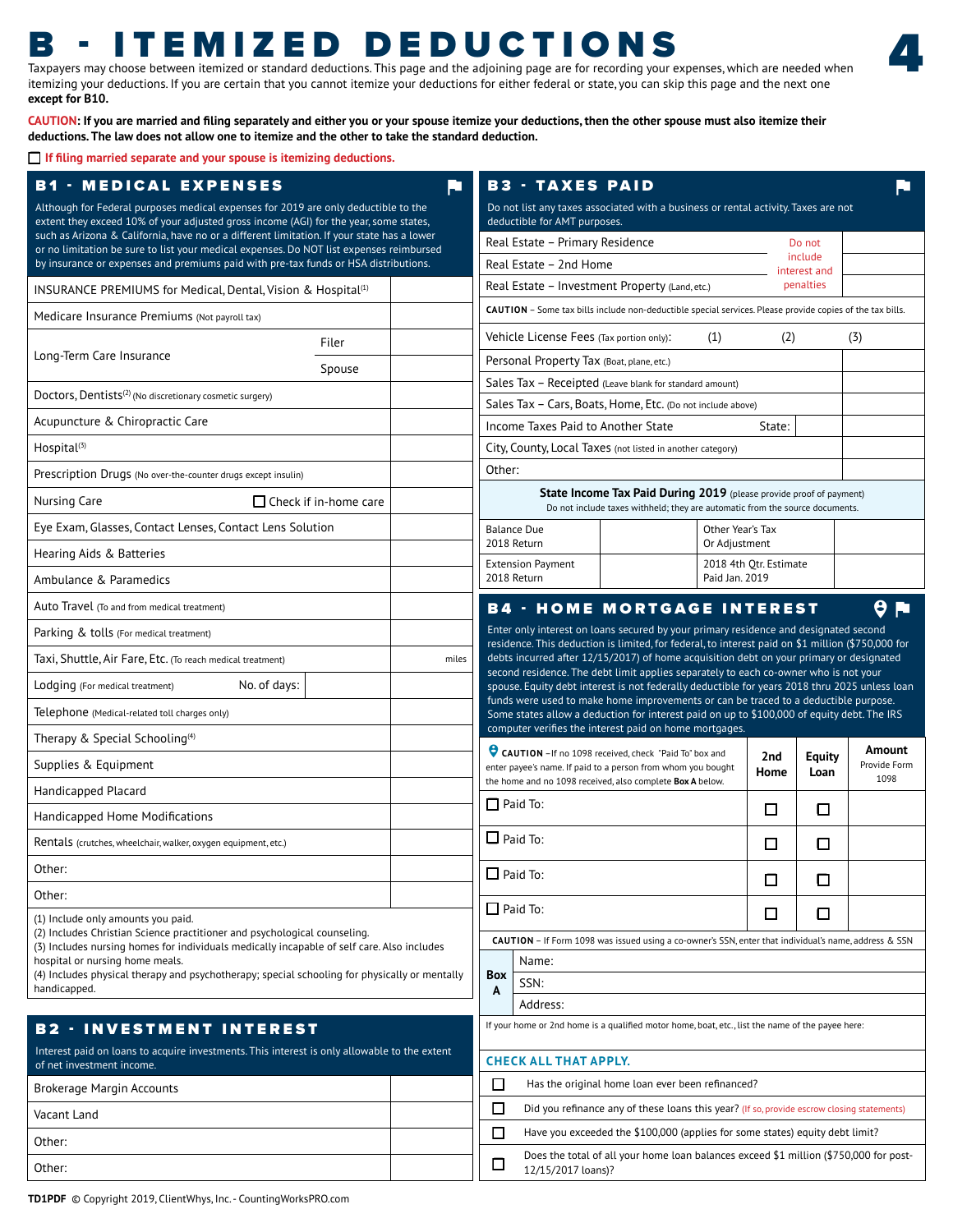# **B - ITEMIZED DEDUCTIONS**



| <b>B5 - CASH CHARITABLE CONTRIBUTIONS</b>                                                                                                                                 |                  |                                                         | All cash contributions MUST be documented with either a bank record or written                                                                                                          |                              |                                                              |                                                                                                                                                                         | <b>B9 - MISCELLANEOUS</b><br>The expenses listed in this section and section B10 are not deductible for federal in |                      |              | p                      |
|---------------------------------------------------------------------------------------------------------------------------------------------------------------------------|------------------|---------------------------------------------------------|-----------------------------------------------------------------------------------------------------------------------------------------------------------------------------------------|------------------------------|--------------------------------------------------------------|-------------------------------------------------------------------------------------------------------------------------------------------------------------------------|--------------------------------------------------------------------------------------------------------------------|----------------------|--------------|------------------------|
| House of Worship                                                                                                                                                          |                  |                                                         | verification from the charity. Personal benefits must be excluded from the donation.                                                                                                    |                              |                                                              |                                                                                                                                                                         | 2018 thru 2025. Some states allow them only to the extent they exceed 2% of your AGI.                              |                      |              |                        |
|                                                                                                                                                                           |                  |                                                         | Filer                                                                                                                                                                                   |                              | list them in Section C7                                      |                                                                                                                                                                         | <b>DO NOT</b> enter self-employed business expenses here. Instead                                                  |                      | You<br>Name: | <b>Spouse</b><br>Name: |
| <b>Payroll Deduction</b>                                                                                                                                                  |                  |                                                         | Spouse                                                                                                                                                                                  |                              | <b>Employee Business Expenses</b>                            |                                                                                                                                                                         | Don't include amounts that COULD BE or were reimbursed by your employer. List                                      |                      |              |                        |
| Other:                                                                                                                                                                    |                  |                                                         |                                                                                                                                                                                         |                              |                                                              |                                                                                                                                                                         | all travel expenses including out-of-town meals, hotel, air fare, etc., in section C2.                             |                      |              |                        |
| Other:                                                                                                                                                                    |                  |                                                         |                                                                                                                                                                                         |                              | Auto Travel                                                  | See Section C1                                                                                                                                                          |                                                                                                                    |                      |              |                        |
| Other:                                                                                                                                                                    |                  |                                                         |                                                                                                                                                                                         |                              | Must be ordinary and necessary.                              |                                                                                                                                                                         | Business Gifts - Limited to \$25 per recipient per year.                                                           |                      |              |                        |
|                                                                                                                                                                           |                  |                                                         |                                                                                                                                                                                         |                              | Continuing Education                                         |                                                                                                                                                                         |                                                                                                                    | See Section C4       |              |                        |
| <b>B6 - NON-CASH CONTRIBUTIONS</b>                                                                                                                                        |                  |                                                         |                                                                                                                                                                                         |                              | Employment Seeking & Resume Fees                             |                                                                                                                                                                         |                                                                                                                    |                      |              |                        |
|                                                                                                                                                                           |                  |                                                         | Household and clothing items must be in good or better condition. Items of minimal value<br>such as underclothing are not counted. A written receipt is required for donations of \$250 |                              |                                                              |                                                                                                                                                                         | Entertainment & Meals (Enter 100% of expense)                                                                      |                      |              |                        |
|                                                                                                                                                                           |                  |                                                         | or more. An itemized list should be included with your return if the total exceeds \$500.                                                                                               |                              | Alimony Received (IRS matches with alimony paid)             |                                                                                                                                                                         |                                                                                                                    |                      |              |                        |
| Deductions are limited to the lesser of your cost or the fair market value (FMV) for each<br>item contributed.                                                            |                  |                                                         |                                                                                                                                                                                         | Section B11.                 |                                                              | Equipment - Include individual items with a useful life of one year or more in                                                                                          |                                                                                                                    |                      |              |                        |
| Clothing & Household Items                                                                                                                                                |                  |                                                         |                                                                                                                                                                                         |                              | Insurance - Malpractice, E & O, Etc.                         |                                                                                                                                                                         |                                                                                                                    |                      |              |                        |
| Automobile Travel                                                                                                                                                         |                  |                                                         |                                                                                                                                                                                         | miles                        |                                                              |                                                                                                                                                                         | Occupational Licenses, Fees, Credentials, Etc.                                                                     |                      |              |                        |
| Volunteer Expenses - Explain:                                                                                                                                             |                  |                                                         |                                                                                                                                                                                         |                              |                                                              |                                                                                                                                                                         | Publications & Journals (Not general interest publications)                                                        |                      |              |                        |
| Vehicle Donation (Provide Form 1098-C)                                                                                                                                    |                  |                                                         |                                                                                                                                                                                         |                              | Telephone (Business calls only)                              |                                                                                                                                                                         |                                                                                                                    |                      |              |                        |
| Other:                                                                                                                                                                    |                  |                                                         |                                                                                                                                                                                         |                              |                                                              |                                                                                                                                                                         | TOOLS - Include individual items with a useful life of one year or more in Section                                 |                      |              |                        |
| Other:                                                                                                                                                                    |                  |                                                         |                                                                                                                                                                                         |                              | B11.<br><b>Supplies</b>                                      |                                                                                                                                                                         |                                                                                                                    |                      |              |                        |
|                                                                                                                                                                           |                  |                                                         |                                                                                                                                                                                         |                              |                                                              |                                                                                                                                                                         | Uniform Purchases (Not including street wear)                                                                      |                      |              |                        |
| <b>B7 - OTHER DEDUCTIONS</b>                                                                                                                                              |                  |                                                         |                                                                                                                                                                                         |                              | Uniform Cleaning                                             |                                                                                                                                                                         |                                                                                                                    |                      |              |                        |
| The expenses listed in this section are part of the "miscellaneous" itemized deductions but<br>are listed separately because they are not subject to the 2% of AGI limit. |                  |                                                         |                                                                                                                                                                                         | Union & Professional Dues    |                                                              |                                                                                                                                                                         |                                                                                                                    |                      |              |                        |
| Gambling Losses (Only to the extent of gambling winnings)                                                                                                                 |                  |                                                         |                                                                                                                                                                                         |                              | Other:                                                       |                                                                                                                                                                         |                                                                                                                    |                      |              |                        |
| Impairment (Handicapped) Related Work Expenses                                                                                                                            |                  |                                                         |                                                                                                                                                                                         |                              |                                                              |                                                                                                                                                                         | <b>Other Miscellaneous Deductions</b>                                                                              |                      |              |                        |
| Unrecovered Pension Basis (Deceased taxpayer)                                                                                                                             |                  |                                                         |                                                                                                                                                                                         |                              |                                                              |                                                                                                                                                                         | Attorney Fees (To protect or produce taxable income only)                                                          |                      |              |                        |
|                                                                                                                                                                           |                  |                                                         |                                                                                                                                                                                         |                              | IRA or SE Plan Fees Paid By You (Not deducted from the plan) |                                                                                                                                                                         |                                                                                                                    |                      |              |                        |
| <b>B8 - CASUALTY LOSSES</b>                                                                                                                                               |                  |                                                         |                                                                                                                                                                                         |                              | Tax Preparation & Consulting Fees                            |                                                                                                                                                                         |                                                                                                                    |                      |              |                        |
| states may allow personal casualty losses) unless incurred in a presidentially declared                                                                                   |                  |                                                         | For years 2018 thru 2025 personal casualty losses are not deductible for federal (some                                                                                                  |                              | Credit/Debit Card Fees to Make Tax Payments                  |                                                                                                                                                                         |                                                                                                                    |                      |              |                        |
|                                                                                                                                                                           |                  |                                                         | disaster area. Generally, to be deducted for federal, casualty losses must be incurred in<br>a federally declared disaster area and, after insurance reimbursement must exceed 10%      |                              | Other:                                                       |                                                                                                                                                                         |                                                                                                                    |                      |              |                        |
| of your adjusted gross income (AGI) and then only the amount that exceeds the 10% is                                                                                      |                  |                                                         |                                                                                                                                                                                         |                              |                                                              |                                                                                                                                                                         | <b>B10 · INVESTMENT EXPENSES</b>                                                                                   |                      |              |                        |
| deductible.                                                                                                                                                               |                  |                                                         |                                                                                                                                                                                         |                              | But are still allowed in some states.                        |                                                                                                                                                                         | For years 2018 thru 2025 investment expenses are not deductible for federal purposes.                              |                      |              |                        |
| $\Box$                                                                                                                                                                    |                  | The loss was in a presidentially declared disaster area |                                                                                                                                                                                         |                              |                                                              |                                                                                                                                                                         | <b>Investment Expenses</b> - DIRECTLY connected with the production of TAXABLE INCOME ONLY! Do not                 |                      |              |                        |
| □                                                                                                                                                                         |                  | The loss was from theft or embezzlement                 |                                                                                                                                                                                         |                              |                                                              |                                                                                                                                                                         | include purchase or sales costs. Include interest in Section B2.                                                   |                      |              |                        |
| $\Box$                                                                                                                                                                    |                  | The loss was the result of a Ponzi scheme               |                                                                                                                                                                                         |                              | <b>Investment Advisory Fees</b>                              |                                                                                                                                                                         |                                                                                                                    |                      |              |                        |
| Casualty Description:                                                                                                                                                     |                  |                                                         |                                                                                                                                                                                         |                              | Safe Deposit Box Fees                                        |                                                                                                                                                                         |                                                                                                                    |                      |              |                        |
|                                                                                                                                                                           |                  |                                                         |                                                                                                                                                                                         |                              |                                                              |                                                                                                                                                                         | Legal & Accounting (Related to investments)                                                                        |                      |              |                        |
| Date of Casualty                                                                                                                                                          |                  |                                                         |                                                                                                                                                                                         | $\sqrt{2}$<br>$\overline{1}$ | Other:                                                       |                                                                                                                                                                         |                                                                                                                    |                      |              |                        |
| Insurance Reimbursement                                                                                                                                                   |                  |                                                         |                                                                                                                                                                                         |                              |                                                              |                                                                                                                                                                         | <b>B11 - ITEMS WITH A USEFUL LIFE OF ONE</b>                                                                       |                      |              |                        |
|                                                                                                                                                                           |                  | Property Damaged - or provide a list in the same format |                                                                                                                                                                                         |                              | <b>YEAR OR MORE</b>                                          |                                                                                                                                                                         |                                                                                                                    |                      |              |                        |
| Fair Market Value<br>Original Cost<br>Description of<br>Date                                                                                                              |                  |                                                         |                                                                                                                                                                                         |                              |                                                              | Equipment, tools, computers, etc., purchased this year and used in business having a<br>useful life of more than one year must be treated differently for tax purposes. |                                                                                                                    |                      |              |                        |
| Property                                                                                                                                                                  | Acquired         | or Other Basis                                          | <b>Before Casualty</b>                                                                                                                                                                  | After Casualty               |                                                              |                                                                                                                                                                         | <b>Description of Property</b>                                                                                     | <b>Date Acquired</b> |              | Cost                   |
|                                                                                                                                                                           | $\left  \right $ |                                                         |                                                                                                                                                                                         |                              |                                                              |                                                                                                                                                                         |                                                                                                                    | $\overline{ }$       |              |                        |
|                                                                                                                                                                           |                  |                                                         |                                                                                                                                                                                         |                              |                                                              |                                                                                                                                                                         |                                                                                                                    | $\prime$             |              |                        |
|                                                                                                                                                                           |                  |                                                         |                                                                                                                                                                                         |                              |                                                              |                                                                                                                                                                         |                                                                                                                    |                      |              |                        |
| TD1PDF © Copyright 2019, ClientWhys, Inc. - CountingWorksPRO.com                                                                                                          |                  |                                                         |                                                                                                                                                                                         |                              |                                                              |                                                                                                                                                                         |                                                                                                                    |                      |              |                        |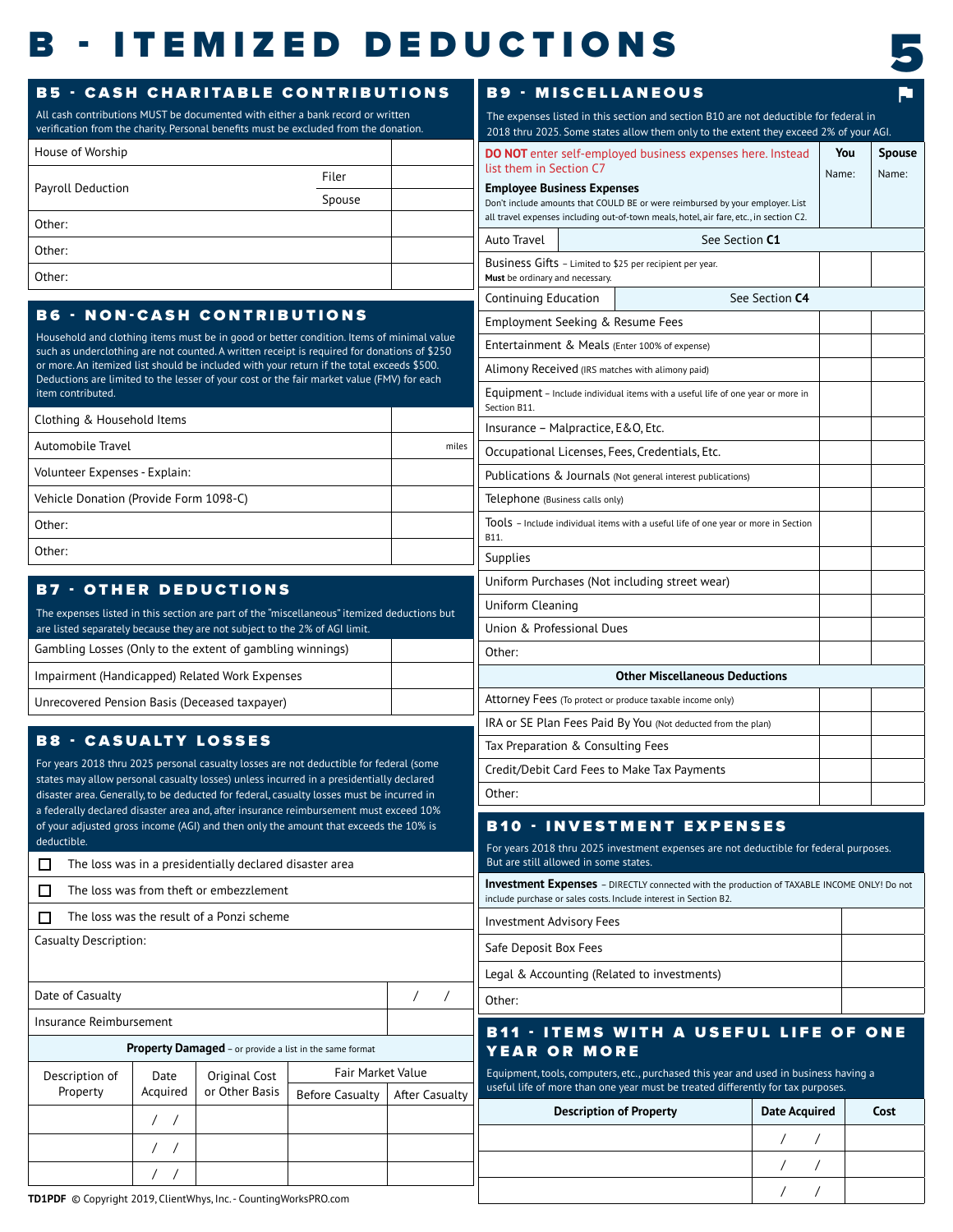# These expenses are primarily deductible on business schedules. Prior to 2018 employees could also deduct the expenses as an itemized deduction. However,  $\frac{1}{2}$

for 2018 thru 2025 the deductions are not allowed as an itemized deduction for employees on the federal return but may be deductible on some state returns.

#### C1 - VEHICLE OPERATING EXPENSES

DO NOT complete this section or the Business Vehicle Expense section if your vehicle is used only for commuting to work and for personal travel.

|                       | This section <b>MUST</b> be completed for every vehicle that is used for<br>business whether or not you use the actual expense or "standard                                                      | <b>Vehicle</b><br>#1 | <b>Vehicle</b><br>#2 |
|-----------------------|--------------------------------------------------------------------------------------------------------------------------------------------------------------------------------------------------|----------------------|----------------------|
|                       | mileage rate." IF THIS IS THE FIRST YEAR OF BUSINESS USE FOR<br>THE VEHICLE, PROVIDE A COPY OF THE PURCHASE OR LEASE                                                                             | $O$ You              | $O$ You              |
| CONTRACT.             |                                                                                                                                                                                                  | ○ Spouse             | <b>O</b> Spouse      |
|                       | Enter vehicle make, model and year                                                                                                                                                               |                      |                      |
|                       |                                                                                                                                                                                                  |                      |                      |
|                       | The vehicle is provided (owned) by your employer                                                                                                                                                 | П                    |                      |
|                       | Amount of reimbursement provided by the employer                                                                                                                                                 |                      |                      |
|                       | Reimbursement is included in W-2 (Box 1) wages                                                                                                                                                   | $\Box$               |                      |
|                       | This vehicle is available for personal use                                                                                                                                                       | П                    |                      |
|                       | You have another vehicle for personal use                                                                                                                                                        | П                    |                      |
|                       | You have written evidence to support your deduction                                                                                                                                              |                      |                      |
|                       | Parking Expenses (do not include at place of employment) & Tolls                                                                                                                                 |                      |                      |
|                       | TOTAL MILES DRIVEN THIS YEAR<br>Include all mileage - personal, commuting and business                                                                                                           | miles                | miles                |
|                       | For employer                                                                                                                                                                                     | miles                | miles                |
|                       | Between First & Second Job                                                                                                                                                                       | miles                | miles                |
|                       | From Job to School (for job-related education)                                                                                                                                                   | miles                | miles                |
| <b>Business Miles</b> | Rental                                                                                                                                                                                           | miles                | miles                |
|                       | Self-Employed Business                                                                                                                                                                           | miles                | miles                |
|                       | <b>Temporary Job Sites</b>                                                                                                                                                                       | miles                | miles                |
|                       | Other (i.e. investment, tax prep, union or professional meetings -<br>Provide detail)                                                                                                            | miles                | miles                |
|                       | Average Round-Trip Distance to Work - Required                                                                                                                                                   | miles                | miles                |
|                       | Total Commuting Miles for the Year - Required                                                                                                                                                    | miles                | miles                |
|                       | Vehicle Operating Expenses - This information is only required if you are using the actual expense<br>method, or if you used the actual method the first year the vehicle was placed in service. |                      |                      |
| Fuel                  |                                                                                                                                                                                                  |                      |                      |
|                       | Maintenance, Tires, Batteries and Repairs                                                                                                                                                        |                      |                      |
|                       | Insurance (Do Not Duplicate Elsewhere)                                                                                                                                                           |                      |                      |
|                       | Vehicle Licenses (Do Not Duplicate Elsewhere)                                                                                                                                                    |                      |                      |
|                       | Lease Payments                                                                                                                                                                                   |                      |                      |
|                       | Loan Interest (Self-employed only)                                                                                                                                                               |                      |                      |
|                       | Taxes (Do Not Duplicate Elsewhere)                                                                                                                                                               |                      |                      |
|                       | Wash & Wax                                                                                                                                                                                       |                      |                      |

| <b>C2 - AWAY FROM HOME</b>                                           |     |               |
|----------------------------------------------------------------------|-----|---------------|
| <b>EXPENSES</b>                                                      | You | <b>Spouse</b> |
| Check if expenses incurred as an employee (Section B9)               |     |               |
| Check if expenses incurred for a self-employed business (Section C7) | H   |               |
| Airfare                                                              |     |               |
| Auto Rental, Bus, Shuttle, Taxi, Train, Etc.                         |     |               |
| Meals (Including tips)                                               |     |               |
| Lodging (Meals must be separated and included in the line above)     |     |               |
| Laundry                                                              |     |               |
| Bellman, Skycap, Etc.                                                |     |               |
| Other:                                                               |     |               |
|                                                                      |     |               |

### BUSINESS EXPENSE DOCUMENTATION

Business expenses must be based on a log and/or other receipts and records. Receipts are required for expenditures of \$75 or more and for all lodging expenses. The records should document: the business purpose, date and time, place and amount. Business meals must be ordinary and necessary to carry on the trade or business, not be lavish or extravagant, and be provided to a current or potential business customer or client, with the taxpayer or an employee present. For federal no deduction allowed for entertainment expenses for2018 thru 2025. You must record the name and business relationship of each person for whom a meal is provided. **You may not deduct these expenses unless documented.**

### C3 - HOME OFFICE EXPENSES

To qualify, a "home office" must be used exclusively and on a regular basis (a) as your principal place of business, or (b) by patients, clients, or customers in meeting and dealing with you in a normal course of business. A home office will qualify as your principal place of business if: 1) You use it exclusively and regularly for the administrative or management activities of your trade or business, and 2) You have no other fixed location where you conduct substantial administrative or management activities of your trade or business. A federal home office deduction is not allowed by employees for 2018 thru 2025. Enter 100% of home taxes and mortgage interest in Sections B3 & B4.

| Office is for:<br>$\bigcap$ Filer              | ◯ Spouse                                                                                                                                                                                                                                    |                  |                | □ Self-Employed Business |  |                          |  |  |  |  |
|------------------------------------------------|---------------------------------------------------------------------------------------------------------------------------------------------------------------------------------------------------------------------------------------------|------------------|----------------|--------------------------|--|--------------------------|--|--|--|--|
| If both, provide separate set of data for both |                                                                                                                                                                                                                                             |                  |                | Date of use began:       |  |                          |  |  |  |  |
|                                                | Area (sq ft) of:<br>$Ft^2$<br>$Ft^2$<br>Ft <sup>2</sup> Business Storage:<br>Entire Home:<br>Office Area:                                                                                                                                   |                  |                |                          |  |                          |  |  |  |  |
| If Day Care Center, Days per Week Used:        |                                                                                                                                                                                                                                             |                  | Hours Per Day: |                          |  |                          |  |  |  |  |
|                                                | <b>Expenses</b> (Entire Home)                                                                                                                                                                                                               |                  |                |                          |  |                          |  |  |  |  |
| $Rent^{(1)}$                                   |                                                                                                                                                                                                                                             | <b>Utilities</b> |                |                          |  | Insurance                |  |  |  |  |
| Repairs <sup>(2)</sup>                         |                                                                                                                                                                                                                                             | Maintenance      |                |                          |  | Management<br>Condo Fees |  |  |  |  |
|                                                | <b>Expenses</b> (Office Portion Only)                                                                                                                                                                                                       |                  |                |                          |  |                          |  |  |  |  |
| Repairs                                        |                                                                                                                                                                                                                                             | Maintenance      |                |                          |  | Other                    |  |  |  |  |
|                                                | (1) If you own your home leave this entry blank. If this is the first time to claim this office, provide the home<br>دوست المعرف المناسب المعرفين المعرفين المعرفين المعرفين المعرفين المعرفين المعرفين المعرفين المعرفين المعرفين المعرفين |                  |                |                          |  |                          |  |  |  |  |

purchase settlement closing statement, property tax statement and list of improvements to the office. (2) Roof, outside painting included, not lawn care or pool maintenance.

### C4 - EDUCATION EXPENSES

**CAUTION**: These expenses may qualify for tax credits and deductions and are used to justify certain exclusions and tax or penalty-free distributions. Expenses must be segregated by student. Use a different column for each student in the family. Please provide forms 1098-  $\mu$ nd/or 1099-O if applicable. Form 1098-T is mandatory to claim credit.

| Student #1 Name:                                                                                                                                                                                                                                                                                               |                                                                                                 | Taxpayer                      | Spouse     | Dependent           |  |  |  |
|----------------------------------------------------------------------------------------------------------------------------------------------------------------------------------------------------------------------------------------------------------------------------------------------------------------|-------------------------------------------------------------------------------------------------|-------------------------------|------------|---------------------|--|--|--|
| Student #2 Name:                                                                                                                                                                                                                                                                                               |                                                                                                 | Taxpayer                      | ◯ Spouse   | $\bigcap$ Dependent |  |  |  |
| Student #3 Name:                                                                                                                                                                                                                                                                                               |                                                                                                 | Taxpayer                      | ◯ Spouse   | $\bigcap$ Dependent |  |  |  |
|                                                                                                                                                                                                                                                                                                                | <b>For Tuition Credit</b>                                                                       | Student #1                    | Student #2 | Student #3          |  |  |  |
| Full-Time Student? If yes, check box                                                                                                                                                                                                                                                                           |                                                                                                 |                               |            |                     |  |  |  |
| Post-Secondary Tuition - First Four Years                                                                                                                                                                                                                                                                      |                                                                                                 |                               |            |                     |  |  |  |
| Post-Secondary Tuition - After Four Years                                                                                                                                                                                                                                                                      |                                                                                                 |                               |            |                     |  |  |  |
| Enrollment Fees & Course Materials                                                                                                                                                                                                                                                                             |                                                                                                 |                               |            |                     |  |  |  |
|                                                                                                                                                                                                                                                                                                                | <b>For Job Related Continuing Education</b> (No federal deduction for employees for 2018-2025.) |                               |            |                     |  |  |  |
| Tuition & Fees                                                                                                                                                                                                                                                                                                 |                                                                                                 |                               |            |                     |  |  |  |
| Seminar Fees, Etc.                                                                                                                                                                                                                                                                                             |                                                                                                 |                               |            |                     |  |  |  |
| Books & Supplies                                                                                                                                                                                                                                                                                               |                                                                                                 |                               |            |                     |  |  |  |
| <b>Travel Expenses</b>                                                                                                                                                                                                                                                                                         |                                                                                                 | List in Sections C1 and/or C2 |            |                     |  |  |  |
| <b>For Education Plans</b> – Certain expenses, although not deductible, must be reported to justify tax-free<br>distributions from Coverdell Accounts, Qualified Tuition (Sec. 529) Plans and Savings Bond Exclusions. If you<br>did not have distributions from one of those, you can skip the entries below. |                                                                                                 |                               |            |                     |  |  |  |
| Tuition K - 12th Grade (Coverdell, 529 plan)                                                                                                                                                                                                                                                                   |                                                                                                 |                               |            |                     |  |  |  |
| Tuition - Post Secondary                                                                                                                                                                                                                                                                                       |                                                                                                 |                               |            |                     |  |  |  |
| Books & Supplies (not 529 plan for Grades K-12)                                                                                                                                                                                                                                                                |                                                                                                 |                               |            |                     |  |  |  |
| Room & Board (not 529 plan for Grades K-12)                                                                                                                                                                                                                                                                    |                                                                                                 |                               |            |                     |  |  |  |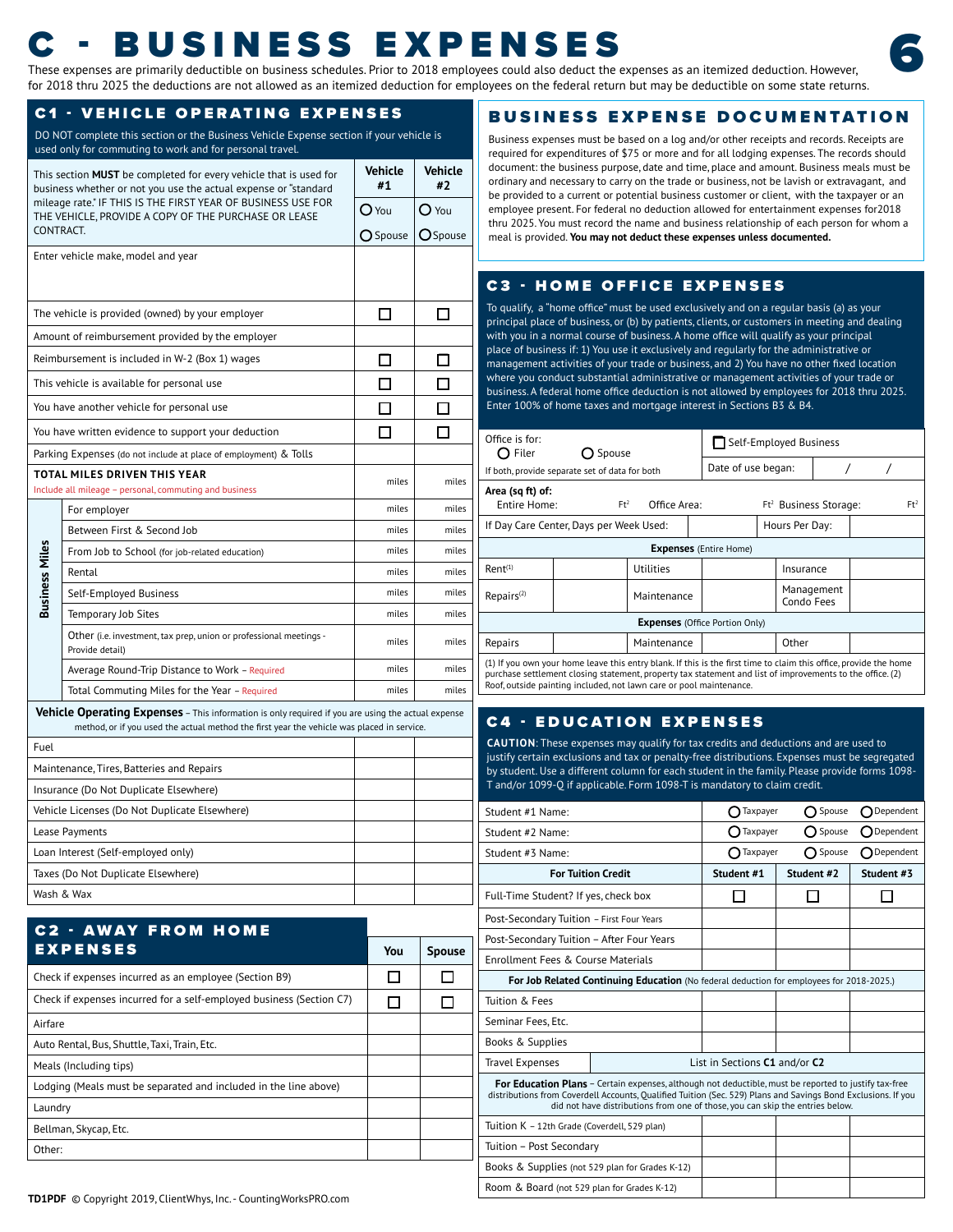

## C - RENTAL & BUSINESS INCOME This marker indicates payments that may require the issuance of a 1099 if the annual amount you paid to an individual is \$600 or

7

more. Failure to issue 1099s could lead to the loss of the deduction for that expense and/or monetary penalties.<br>The more. Failure to issue 1099s could lead to the loss of the deduction for that expense and/or monetary pen

### C5 - REAL ESTATE RENTAL INCOME & EXPENSES

For property purchased or converted to rental use this year, provide purchase documents and property tax statement. List business vehicle expenses and travel expenses under "Rental Mileage", Section C1. Enter equipment rental business activities in Section C7 below. Copy this page if you have more than two rental activities or purchased more than four business assets or property improvements.

|                                               |                |                                          |                               |                                           |                                                                     |                                           | IF A VACATION HOME                                                                                              |                                 |  |
|-----------------------------------------------|----------------|------------------------------------------|-------------------------------|-------------------------------------------|---------------------------------------------------------------------|-------------------------------------------|-----------------------------------------------------------------------------------------------------------------|---------------------------------|--|
| Property<br><b>Number</b>                     | R or $C^{(1)}$ |                                          | <b>Address or Description</b> |                                           | <b>Rental Income</b><br>(Provide any 1099-Ks)                       | <b>Percent Ownership</b><br>(if not 100%) | # of Days<br><b>Personally Used</b>                                                                             | <b>Number of Rental</b><br>Days |  |
| #1                                            |                |                                          |                               |                                           |                                                                     |                                           |                                                                                                                 |                                 |  |
| #2                                            |                |                                          |                               |                                           |                                                                     |                                           |                                                                                                                 |                                 |  |
| Property #1<br>Property #2<br><b>Expenses</b> |                |                                          | <b>Expenses</b>               |                                           |                                                                     |                                           | Property #2                                                                                                     |                                 |  |
| Advertising                                   |                |                                          |                               | Taxes - Property                          |                                                                     |                                           |                                                                                                                 |                                 |  |
| Cleaning & Maintenance                        |                |                                          |                               |                                           | Taxes - Payroll (Do not include amounts withheld from employees)    |                                           |                                                                                                                 |                                 |  |
| Commissions                                   |                | 匾                                        |                               |                                           | Utilities (electric, gas, water, garbage collection, etc.)          |                                           |                                                                                                                 |                                 |  |
| Insurance                                     |                |                                          |                               |                                           | Wages (W-2) (Generally the amount from line 1 of the 2019 form W-3) |                                           |                                                                                                                 |                                 |  |
| Legal & Professional Fees                     |                | 匾                                        |                               | Condo or Homeowner Association (HOA) Dues |                                                                     |                                           |                                                                                                                 |                                 |  |
| Management Fees                               |                | 匾                                        |                               | Telephone (toll calls only)               |                                                                     |                                           |                                                                                                                 |                                 |  |
|                                               |                | <b>O</b> Mortgage Interest Paid to Banks |                               | Improvements & Replacements               |                                                                     |                                           | These include cost of furnishings, appliances, drapes and major repairs.<br>Enter these expenses in Section C6. |                                 |  |
| Other Interest                                |                |                                          |                               |                                           | For short-term rentals, including when tenants are secured          |                                           |                                                                                                                 |                                 |  |
| Repairs                                       |                | 匾                                        |                               |                                           | using online services such as HomeAway, Airbnb and VRBO,            |                                           |                                                                                                                 |                                 |  |
| Supplies, Hardware, Etc.                      |                |                                          |                               |                                           | enter the average number of days of rental use.                     |                                           |                                                                                                                 |                                 |  |
|                                               |                | (1) R for Residential, C for Commercial  |                               |                                           |                                                                     |                                           |                                                                                                                 |                                 |  |

| <b>C6 - BUSINESS PURCHASES AND IMPROVEMENTS</b> |                 |          |                   |      |           |                    |          |                   |      |
|-------------------------------------------------|-----------------|----------|-------------------|------|-----------|--------------------|----------|-------------------|------|
| Date<br><b>Description</b><br>Purchased         | <b>Used For</b> |          |                   | Date |           | <b>Used For</b>    |          |                   |      |
|                                                 |                 | Rental # | <b>Business #</b> | Cost | Purchased | <b>Description</b> | Rental # | <b>Business #</b> | Cost |
|                                                 |                 |          |                   |      |           |                    |          |                   |      |
|                                                 |                 |          |                   |      |           |                    |          |                   |      |

### C7 - SELF-EMPLOYED BUSINESS

| List business vehicle expenses and travel expenses in Sections C1 and C2. Enter home office expenses in Section C3. Copy this page if you have more than two business activities. |                |                                                                                                                                                                                                 |                    |                                     |  |                 |                                                                                                                          |                                         |                                                                  |                               |   |                                                                               |  |                            |
|-----------------------------------------------------------------------------------------------------------------------------------------------------------------------------------|----------------|-------------------------------------------------------------------------------------------------------------------------------------------------------------------------------------------------|--------------------|-------------------------------------|--|-----------------|--------------------------------------------------------------------------------------------------------------------------|-----------------------------------------|------------------------------------------------------------------|-------------------------------|---|-------------------------------------------------------------------------------|--|----------------------------|
| <b>Business</b><br><b>Number</b>                                                                                                                                                  | F or $S^{(1)}$ | Self-Employed Health<br><b>Insurance Cost</b>                                                                                                                                                   |                    | <b>Business Name</b>                |  |                 | <b>Employer ID Number</b><br>(If Applicable)                                                                             | <b>Q</b> Gross<br>Income <sup>(2)</sup> | Returns &<br><b>Allowances</b>                                   | <b>Beginning</b><br>Inventory |   | Additions to Inventory (If other than<br>purchases provide additional detail) |  | <b>Ending</b><br>Inventory |
| #1                                                                                                                                                                                |                |                                                                                                                                                                                                 |                    |                                     |  |                 |                                                                                                                          |                                         |                                                                  |                               |   |                                                                               |  |                            |
| #2                                                                                                                                                                                |                |                                                                                                                                                                                                 |                    |                                     |  |                 |                                                                                                                          |                                         |                                                                  |                               |   |                                                                               |  |                            |
| <b>Expenses</b>                                                                                                                                                                   |                |                                                                                                                                                                                                 | <b>Business #1</b> | <b>Business #2</b>                  |  | <b>Expenses</b> |                                                                                                                          |                                         | <b>Business #1</b>                                               | <b>Business #2</b>            |   |                                                                               |  |                            |
| Advertising                                                                                                                                                                       |                |                                                                                                                                                                                                 |                    |                                     |  |                 | Legal & Professional                                                                                                     |                                         |                                                                  |                               | ቤ |                                                                               |  |                            |
| <b>Commissions and Fees</b>                                                                                                                                                       |                | 匾                                                                                                                                                                                               |                    |                                     |  |                 |                                                                                                                          |                                         | Licenses (list multi-year licenses & permits under "other")      |                               |   |                                                                               |  |                            |
| Contract Labor                                                                                                                                                                    |                | <b>I</b> <sub>to</sub>                                                                                                                                                                          |                    |                                     |  |                 | Office Expense                                                                                                           |                                         |                                                                  |                               |   |                                                                               |  |                            |
| Dues & Publications                                                                                                                                                               |                |                                                                                                                                                                                                 |                    |                                     |  |                 | Pension Plan Fees                                                                                                        |                                         |                                                                  |                               |   |                                                                               |  |                            |
| Business Meals (100%)                                                                                                                                                             |                |                                                                                                                                                                                                 |                    |                                     |  |                 | Rent - Equipment                                                                                                         |                                         |                                                                  |                               |   |                                                                               |  |                            |
| <b>Employee Benefit Programs</b>                                                                                                                                                  |                |                                                                                                                                                                                                 |                    |                                     |  |                 |                                                                                                                          | Rent - Other                            |                                                                  |                               |   |                                                                               |  |                            |
| Employee Health Benefit Plans                                                                                                                                                     |                |                                                                                                                                                                                                 |                    |                                     |  |                 | 匾<br>Repairs                                                                                                             |                                         |                                                                  |                               |   |                                                                               |  |                            |
| one year                                                                                                                                                                          |                | Equipment - with useful life of less than                                                                                                                                                       |                    |                                     |  |                 | Supplies                                                                                                                 |                                         |                                                                  |                               |   |                                                                               |  |                            |
| Equipment - Other                                                                                                                                                                 |                |                                                                                                                                                                                                 |                    | Enter these expenses in Section C6. |  |                 |                                                                                                                          |                                         | Taxes - Payroll (Do not include amounts withheld from employees) |                               |   |                                                                               |  |                            |
| Freight                                                                                                                                                                           |                |                                                                                                                                                                                                 |                    |                                     |  |                 | Taxes - Sales                                                                                                            |                                         |                                                                  |                               |   |                                                                               |  |                            |
| Gifts (Limited to \$25 per person)                                                                                                                                                |                |                                                                                                                                                                                                 |                    |                                     |  |                 | Taxes - Property                                                                                                         |                                         |                                                                  |                               |   |                                                                               |  |                            |
| Insurance (Not Health)                                                                                                                                                            |                |                                                                                                                                                                                                 |                    |                                     |  |                 | Telephone                                                                                                                |                                         |                                                                  |                               |   |                                                                               |  |                            |
|                                                                                                                                                                                   |                | Interest - Mortgage (other than home)                                                                                                                                                           |                    |                                     |  |                 | Utilities                                                                                                                |                                         |                                                                  |                               |   |                                                                               |  |                            |
| $\Theta$ Interest - Other                                                                                                                                                         |                |                                                                                                                                                                                                 |                    |                                     |  |                 | Wages (W-2) (Generally the amount from box 1 of the 2019 form W-3)                                                       |                                         |                                                                  |                               |   |                                                                               |  |                            |
| <b>Internet Service</b>                                                                                                                                                           |                |                                                                                                                                                                                                 |                    |                                     |  |                 | Other Expenses                                                                                                           |                                         |                                                                  |                               |   |                                                                               |  |                            |
| Lease Improvements                                                                                                                                                                |                |                                                                                                                                                                                                 |                    |                                     |  |                 | Home Office (Enter information at C3 and check box indicating which<br>□<br>business the home office is associated with) |                                         |                                                                  |                               |   | П                                                                             |  |                            |
|                                                                                                                                                                                   |                | (1) F for Filer, S for Spouse (2) Enter the total gross income including cash and credit card payments. Please provide all Forms 1099-K received from all merchant card and third party payers. |                    |                                     |  |                 |                                                                                                                          |                                         |                                                                  |                               |   |                                                                               |  |                            |